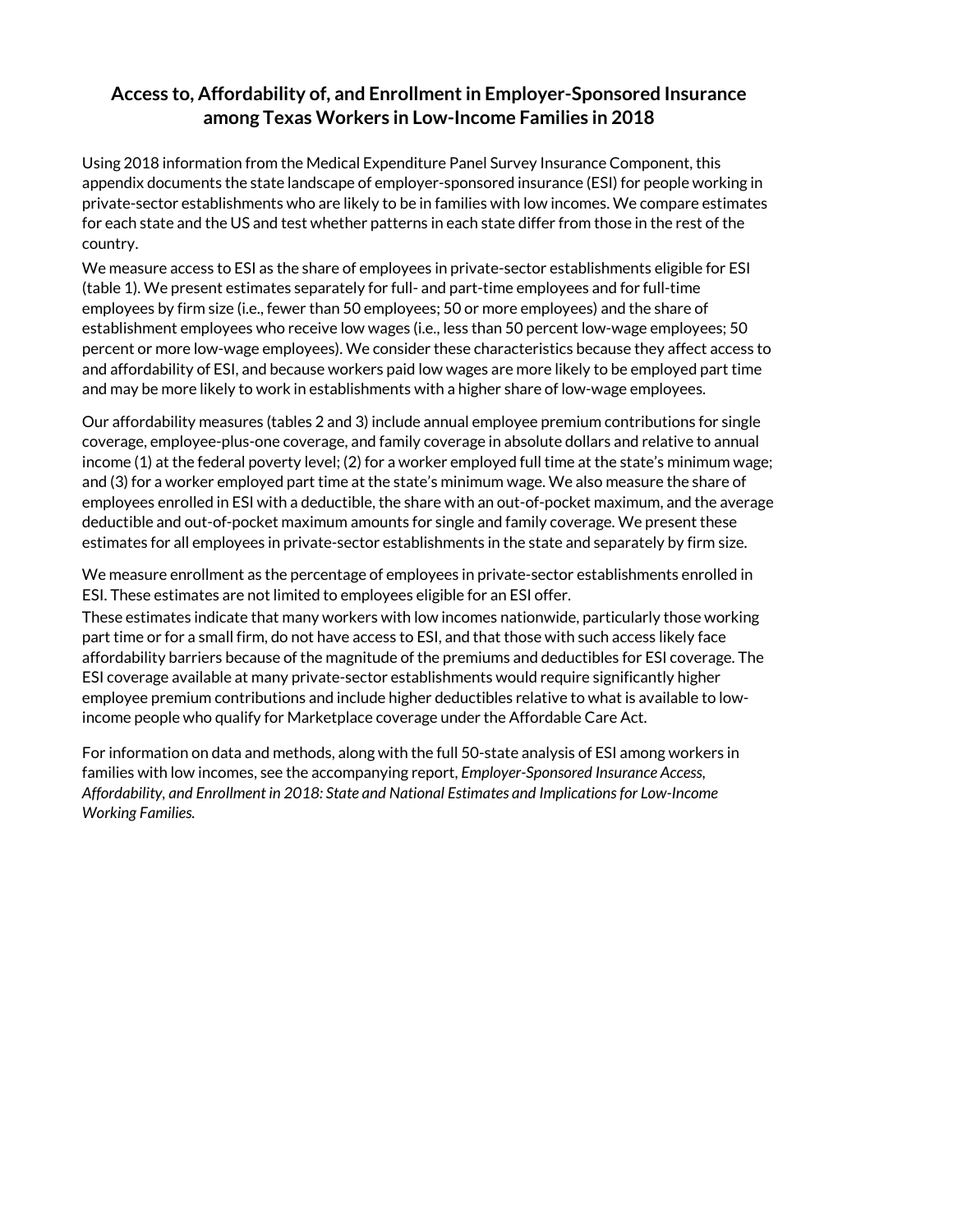**Share of Employees in Private-Sector Establishments Eligible for ESI in Texas and the US by Employment Status, Firm Size, and Establishment Share of Low-Wage Employees, 2018**

|               | <b>All Private-Sector</b><br><b>Establishments</b> |                     |                            | <b>Establishment Share</b><br><b>Firm Size</b><br>of Low-Wage Employees |                            |                            |
|---------------|----------------------------------------------------|---------------------|----------------------------|-------------------------------------------------------------------------|----------------------------|----------------------------|
|               |                                                    |                     | < 50 Employees             | 50+ Employees                                                           | < 50%                      | $50 + \%$                  |
|               | <b>Full-time employees</b>                         | Part-time employees | <b>Full-time employees</b> | <b>Full-time employees</b>                                              | <b>Full-time employees</b> | <b>Full-time employees</b> |
| United States | 80.0                                               | 15.5                | 51.2                       | 88.7                                                                    | 82.7                       | 64.7                       |
| Texas         | 80.3                                               | 12.5                | 46.9                       | 89.2                                                                    | 84.8                       | 58.7                       |

**Source:** Urban Institute analysis of 2018 Medical Expenditure Panel Survey Insurance Component (MEPS-IC) Summary Data Tables.

**Notes:** *P* -values are adjusted using the Benjamini-Hochberg procedure for multiple comparisons. Percentage of employees eligible for a health insurance offer in all private-sector establishments is calculated by multiplying the percentage of employees in private-sector establishments that offer health insurance by the percentage of employees eligible for health insurance in private-sector establishments that offer health insurance.

\* difference between estimates for Texas and the US average is statistically significant at *p* <.05.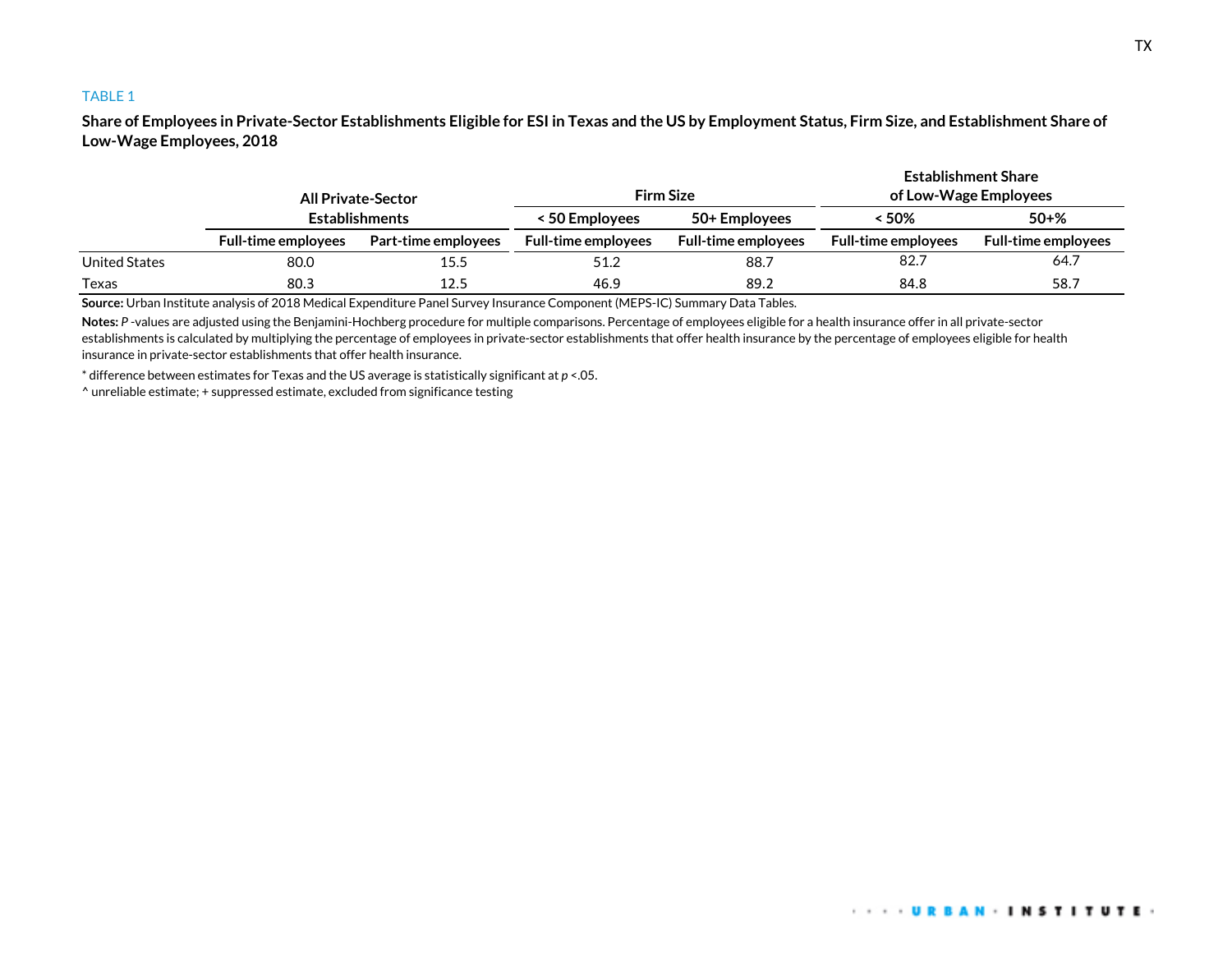**Average Annual Employee Contributions to ESI for Single, Employee-Plus-One, and Family Coverage among Employees in Private-Sector Establishments Enrolled in ESI in Texas and the US Overall and by Firm Size and Establishment Share Low-Wage Employees, 2018**

|                                                                                                                      | All private-sector | <b>Firm Size</b> |                | <b>Establishment Share</b><br>of Low-Wage Employees |         |
|----------------------------------------------------------------------------------------------------------------------|--------------------|------------------|----------------|-----------------------------------------------------|---------|
|                                                                                                                      | establishments     | < 50 employees   | 50 + employees | $~< 50\%$                                           | $50% +$ |
| Single coverage<br>Average annual employee premium<br>contribution $($ math>                                         |                    |                  |                |                                                     |         |
| <b>United States</b>                                                                                                 | 1,427              | 1,351            | 1,443          | 1,405                                               | 1,583   |
| Texas<br>Average annual employee premium<br>contribution (as % of annual income at FPL)                              | 1,413              | 1,605            | 1,382          | 1,412                                               | 1,421   |
| <b>United States</b>                                                                                                 | 11.8               | 11.1             | 11.9           | 11.6                                                | 13.0    |
| <b>Texas</b><br>Average annual employee premium<br>contribution (as % of annual income at full-time<br>minimum wage) | 11.6               | 13.2             | 11.4           | 11.6                                                | 11.7    |
| <b>United States</b>                                                                                                 | 10.8               | 10.2             | 10.9           | 10.6                                                | 12.0    |
| Texas<br>Average annual employee premium<br>contribution (as % of annual income at part-<br>time minimum wage)       | 10.7               | 12.2             | 10.5           | 10.7                                                | 10.8    |
| <b>United States</b>                                                                                                 | 21.6               | 20.5             | 21.9           | 21.3                                                | 24.0    |
| Texas                                                                                                                | 21.4               | 24.3             | 20.9           | 21.4                                                | 21.5    |
| <b>Family coverage</b><br>Average annual employee premium<br>contribution $(\$)$                                     |                    |                  |                |                                                     |         |
| <b>United States</b>                                                                                                 | 5,431              | 5,854            | 5,372          | 5,360                                               | 6,441   |
| Texas<br>Average annual employee premium<br>contribution (as % of annual income at FPL)                              | 5,964              | $9,189$ *        | 5,668          | 5,910                                               | 6,756   |
| <b>United States</b>                                                                                                 | 21.6               | 23.3             | 21.4           | 21.4                                                | 25.7    |
| Texas                                                                                                                | 23.8               | $36.6*$          | 22.6           | 23.5                                                | 26.9    |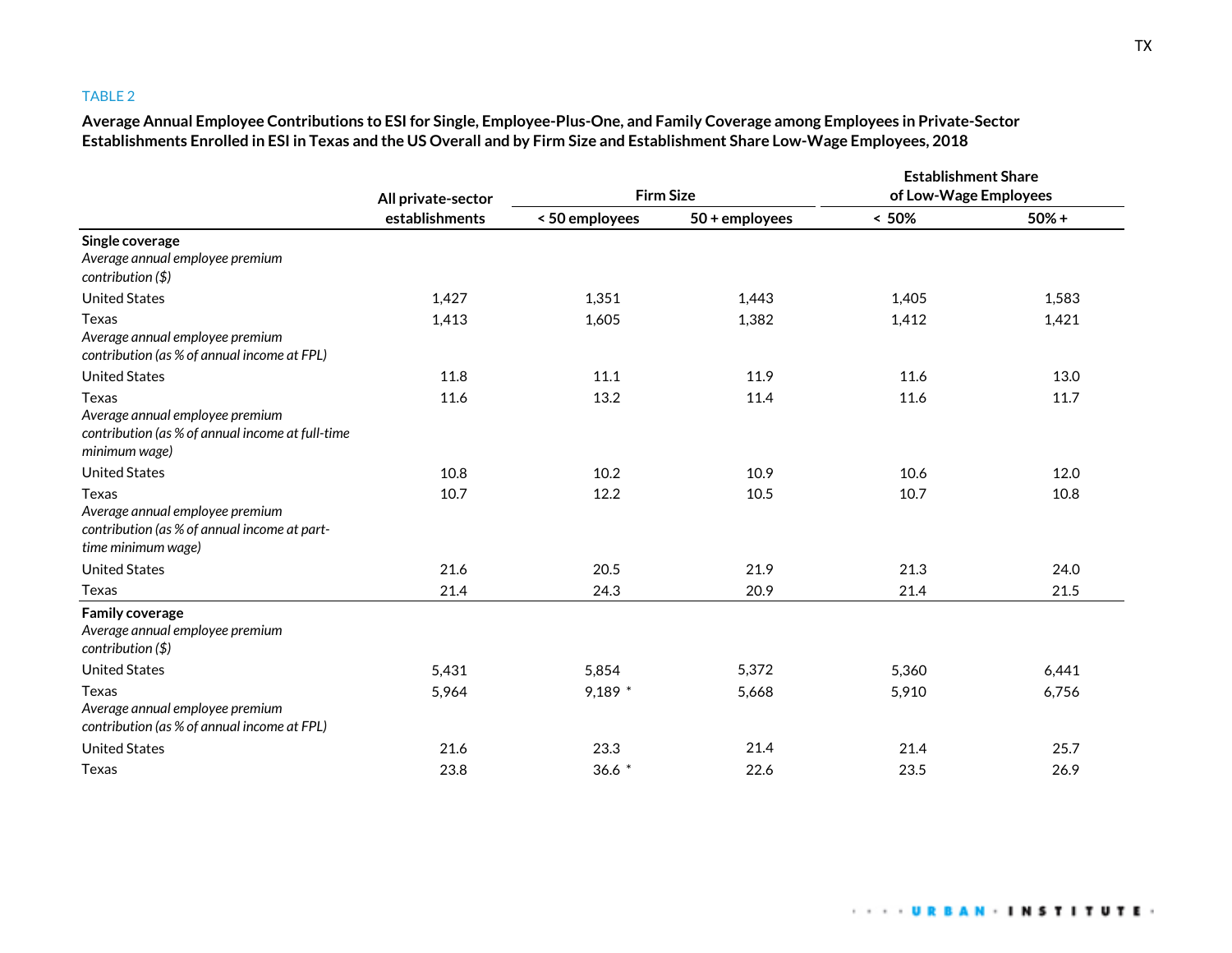|                                                                                                                       | All private-sector | <b>Firm Size</b> |                | <b>Establishment Share</b><br>of Low-Wage Employees |         |
|-----------------------------------------------------------------------------------------------------------------------|--------------------|------------------|----------------|-----------------------------------------------------|---------|
|                                                                                                                       | establishments     | < 50 employees   | 50 + employees | $< 50\%$                                            | $50% +$ |
| Average annual employee premium<br>contribution (as % of annual income at full-time<br>minimum wage)                  |                    |                  |                |                                                     |         |
| <b>United States</b>                                                                                                  | 41.2               | 44.4             | 40.7           | 40.6                                                | 48.8    |
| <b>Texas</b><br>Average annual employee premium<br>contribution (as % of annual income at part-<br>time minimum wage) | 45.2               | 69.6 $*$         | 43.0           | 44.8                                                | 51.2    |
| <b>United States</b>                                                                                                  | 82.3               | 88.7             | 81.4           | 81.2                                                | 97.6    |
| Texas                                                                                                                 | 90.4               | 139.3 *          | 85.9           | 89.6                                                | 102.4   |
| Employee-plus-one coverage<br>Average annual employee premium<br>contribution $($ math>                               |                    |                  |                |                                                     |         |
| <b>United States</b>                                                                                                  | 3,634              | 4,017            | 3,584          | 3,621                                               | 3,780   |
| Texas<br>Average annual employee premium<br>contribution (as % of annual income at FPL)                               | $4,271$ *          | 6,090 $*$        | 4,080          | $4,271$ *                                           | 4,272   |
| <b>United States</b>                                                                                                  | 22.1               | 24.4             | 21.8           | 22.0                                                | 23.0    |
| Texas<br>Average annual employee premium<br>contribution (as % of annual income at full-time<br>minimum wage)         | $25.9*$            | 37.0 *           | 24.8           | $25.9*$                                             | 26.0    |
| <b>United States</b>                                                                                                  | 27.5               | 30.4             | 27.2           | 27.4                                                | 28.6    |
| Texas<br>Average annual employee premium<br>contribution (as % of annual income at part-<br>time minimum wage)        | $32.4*$            | 46.2 $*$         | 30.9           | $32.4*$                                             | 32.4    |
| <b>United States</b>                                                                                                  | 55.1               | 60.9             | 54.3           | 54.9                                                | 57.3    |
| Texas                                                                                                                 | 64.7 *             | $92.3*$          | 61.8           | 64.7 *                                              | 64.8    |

**Source:** Urban Institute analysis of 2018 Medical Expenditure Panel Survey Insurance Component (MEPS-IC) Summary Data Tables.

Notes: P-values are adjusted using the Benjamini-Hochberg procedure for multiple comparisons. Full-time is 35 hours a week; part-time is 17.5 hours a week.

FPL = federal poverty level. FPL for a family of one is used for single coverage (\$12,140), FPL for a family of two is used for employee-plus-one coverage (\$16,460), and FPL for a family of four is used for family coverage (\$25,100). Texas's minimum wage is \$7.25. In 2018, the national average premium contribution for single Marketplace coverage represented 2.0% of income at 100% of FPL and 6.3% of income at 200% of FPL.

\* difference between estimates for Texas and the US average is statistically significant at *p* <.05.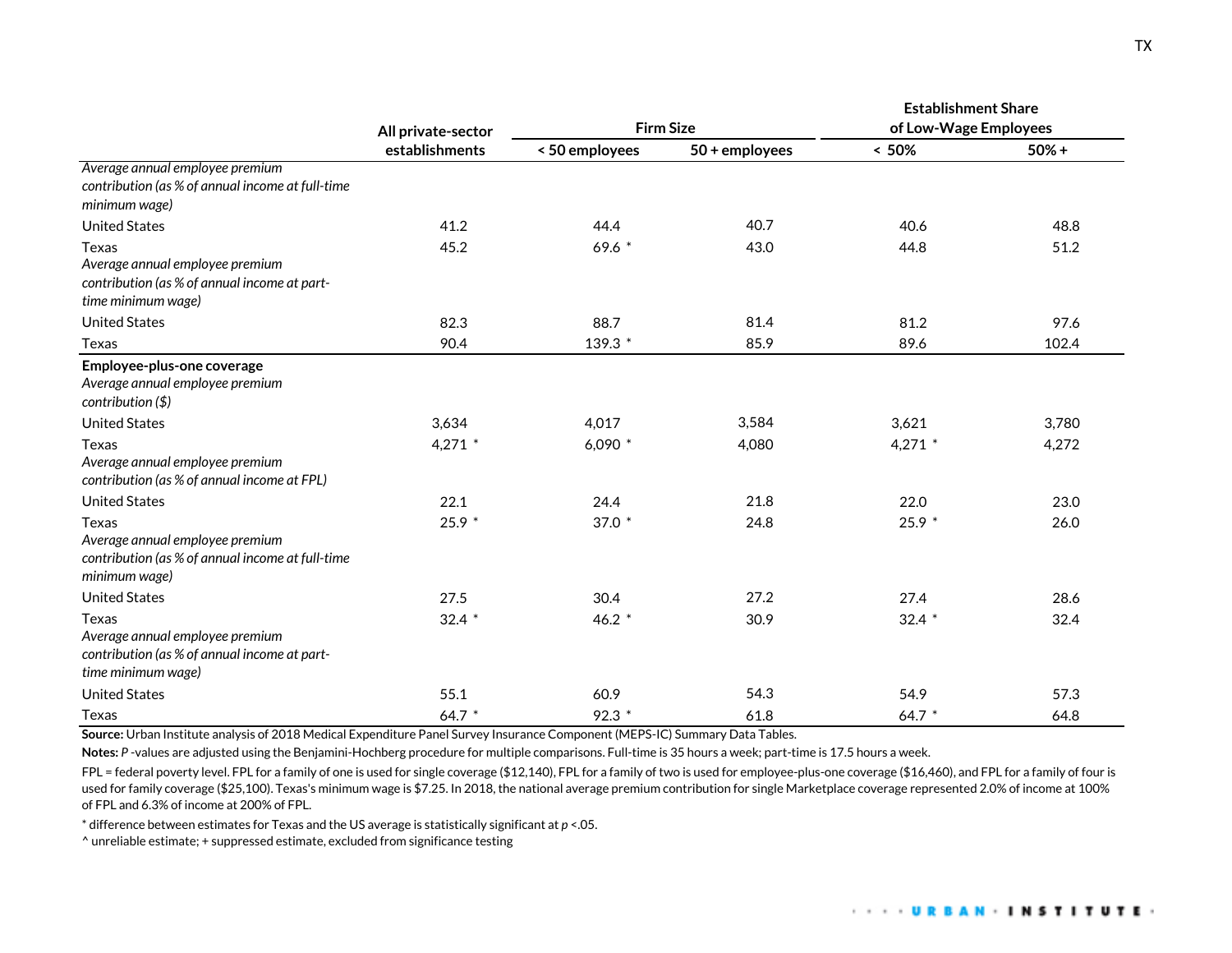**Share of Employees in Private-Sector Establishments Enrolled in ESI with a Deductible or Out-of-Pocket Maximum and Average Deductible and Out-of-Pocket Maximum (in Dollars) for Single Coverage and Family Coverage in Texas and the US Overall and by Firm Size, 2018**

|                                                                   | All private-sector<br>establishments | <b>Firm Size</b> |                  |  |
|-------------------------------------------------------------------|--------------------------------------|------------------|------------------|--|
|                                                                   |                                      | < 50 employees   | $50 +$ employees |  |
| All coverage types                                                |                                      |                  |                  |  |
| Share in a plan with a deductible (%)                             |                                      |                  |                  |  |
| <b>United States</b>                                              | 87.3                                 | 83.0             | 88.1             |  |
| Texas                                                             | 93.6 *                               | 87.9             | 94.3 *           |  |
| Single coverage                                                   |                                      |                  |                  |  |
| Share in a plan with an out-of-pocket maximum (%)                 |                                      |                  |                  |  |
| <b>United States</b>                                              | 92.3                                 | 87.3             | 93.4             |  |
| Texas                                                             | 94.4                                 | 92.6             | 94.7             |  |
| Average out-of-pocket maximum among employees with a maximum (\$) |                                      |                  |                  |  |
| <b>United States</b>                                              | 4,416                                | 4,730            | 4,357            |  |
| Texas                                                             | 4,537                                | $5,143$ *        | 4,439            |  |
| Average deductible among employees with a deductible $(\$)$       |                                      |                  |                  |  |
| <b>United States</b>                                              | 1,846                                | 2,327            | 1,754            |  |
| Texas                                                             | 1,982                                | $3,032$ *        | 1,817            |  |
| <b>Family coverage</b>                                            |                                      |                  |                  |  |
| Share in a plan with an out-of-pocket maximum (%)                 |                                      |                  |                  |  |
| <b>United States</b>                                              | 93.3                                 | 83.6             | 94.7             |  |
| Texas                                                             | 93.9                                 | 88.6             | 94.3             |  |
| Average out-of-pocket maximum among employees with a maximum (\$) |                                      |                  |                  |  |
| <b>United States</b>                                              | 8,375                                | 9,025            | 8,294            |  |
| Texas                                                             | 8,778                                | 9,824            | 8,688            |  |
| Average deductible among employees with a deductible $(\$)$       |                                      |                  |                  |  |
| <b>United States</b>                                              | 3,392                                | 4,364            | 3,263            |  |
| Texas                                                             | 3,547                                | 5,422            | 3,393            |  |

**Source:** Urban Institute analysis of 2018 Medical Expenditure Panel Survey Insurance Component (MEPS-IC) Summary Data Tables.

Notes: P-values are adjusted using the Benjamini-Hochberg procedure for multiple comparisons. In 2018, the deductibles for Marketplace plans typically available to low-income individuals, ranged by state from \$0 to just over \$600 for those with incomes at 100% of FPL and from \$0 to just over \$1,600 for those with incomes at 200% of FPL. The national average out-of-pocket maximum for single Marketplace coverage was \$1,020 for the 94 actuarial value cost sharing reduction variant (100-150% of FPL) and \$2,218 for the 87 actuarial value cost sharing reduction variant (151-200% of FPL).

\* difference between estimates for Texas and the US average is statistically significant at *p* <.05.